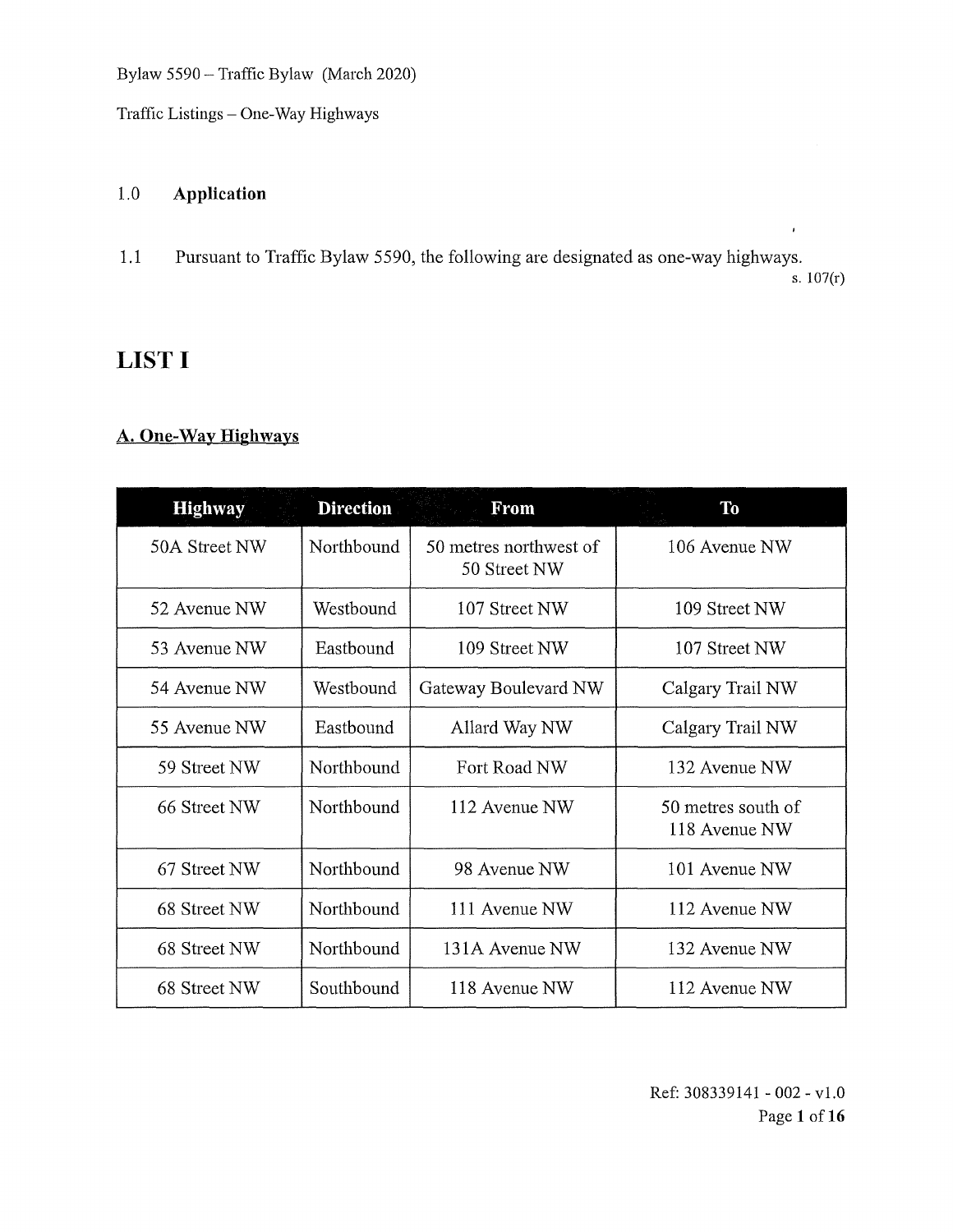Traffic Listings — One-Way Highways

# A. One-Way Highways (continued)

| <b>Highway</b>                   | <b>Direction</b> | <b>From</b>                          | T <sub>0</sub>                  |
|----------------------------------|------------------|--------------------------------------|---------------------------------|
| Wayne Gretzky Drive<br><b>NW</b> | Northbound       | 118 Avenue NW                        | 120 Avenue NW                   |
| Wayne Gretzky Drive<br>NW        | Southbound       | 120 Avenue NW                        | 118 Avenue NW                   |
| 76 Street NW                     | Northbound       | 99 Avenue NW                         | Alley south of<br>101 Avenue NW |
| 77 Street NW                     | Southbound       | 122 Avenue NW                        | Fort Road NW                    |
| 78 Street NW                     | Northbound       | 98A Avenue NW                        | 101 Avenue NW                   |
| 80 Avenue NW                     | Eastbound        | 109 Street NW                        | 105 Street NW                   |
| 81 Avenue NW                     | Westbound        | 104 Street NW                        | 109 Street NW                   |
| 82 Avenue NW                     | Westbound        | West intersection of<br>71 Street NW | 82 Avenue NW                    |
| 83 Avenue NW                     | Eastbound        | 100 metres east of<br>112 Street NW  | 105 Street NW                   |
| 84 Avenue NW                     | Westbound        | 104 Street NW                        | 109 Street NW                   |
| 84 Avenue NW                     | Westbound        | Alley west of<br>109 Street NW       | 112 Street NW                   |
| 85 Avenue NW                     | Eastbound        | 111 Street NW                        | Alley west of<br>109 Street NW  |
| 85 Avenue NW                     | Eastbound        | Alley east of<br>109 Street NW       | 104 Street NW                   |
| 86 Avenue NW                     | Westbound        | 109 Street NW                        | 112 Street NW                   |
| 86 Street NW                     | Southbound       | 115 Avenue NW                        | Fort Road NW                    |

÷.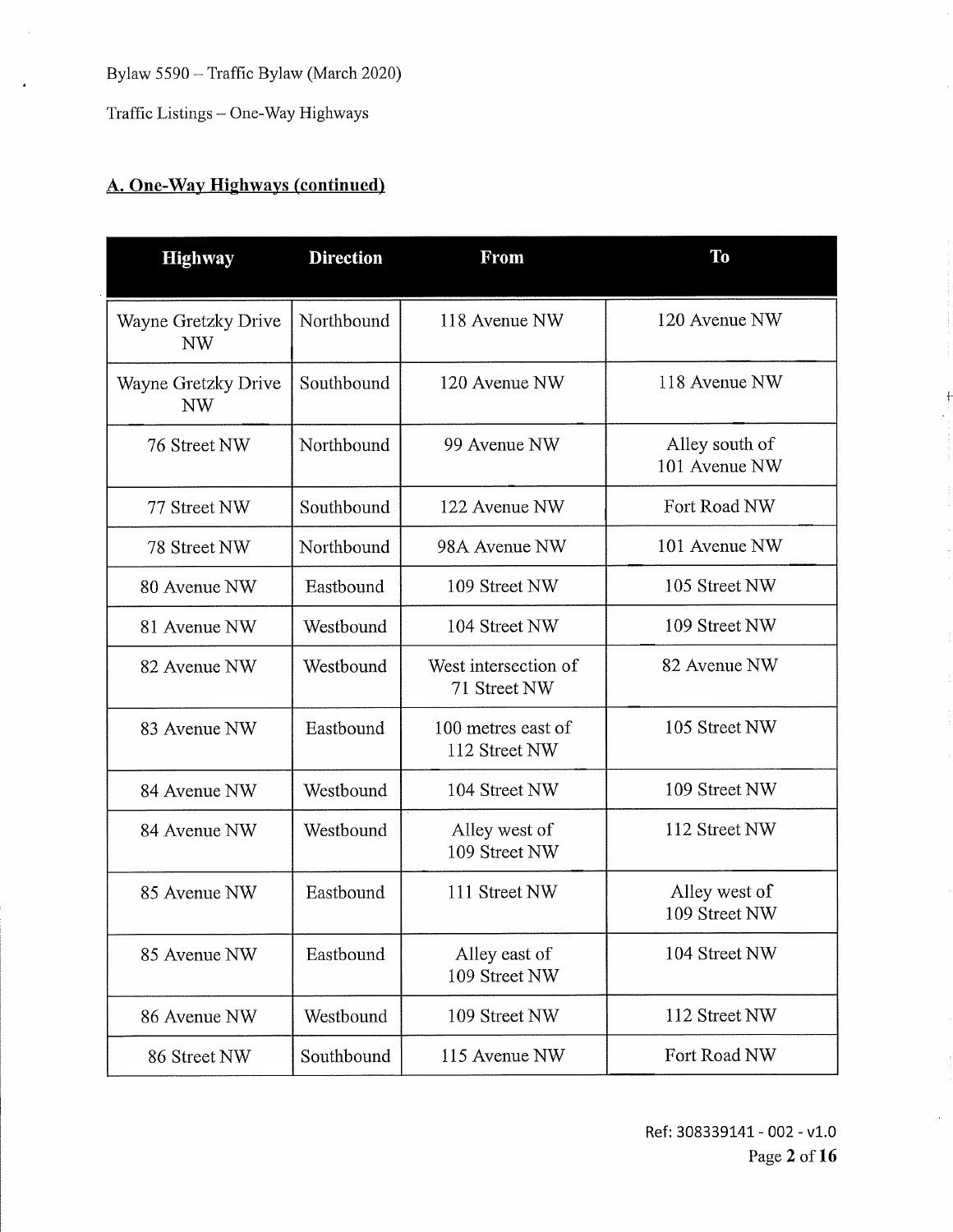Traffic Listings — One-Way Highways

### A. One-Way Highways (continued)

 $\sim$ 

| <b>Highway</b> | <b>Direction</b> | From                                  | T <sub>0</sub>                         |
|----------------|------------------|---------------------------------------|----------------------------------------|
| 87 Street NW   | Northbound       | Rowland Road NW                       | 103A Avenue NW                         |
| 88 Street NW   | Northbound       | 131A Avenue NW                        | 132 Avenue NW                          |
| 89 Avenue NW   | Eastbound        | 110 Street NW                         | 109 Street NW                          |
| 89 Street NW   | Northbound       | 130A Avenue NW                        | 131A Avenue NW                         |
| 89 Street NW   | Northbound       | 133 Avenue NW                         | 134 Avenue NW                          |
| 91 Avenue NW   | Westbound        | Lavigne Road NW                       | Queen Elizabeth Park Road<br><b>NW</b> |
| 92 Avenue NW   | Eastbound        | 58 Street NW                          | 50 Street NW                           |
| 92 Street NW   | Southbound       | Jasper Avenue NW                      | Alley south of<br>Jasper Avenue NW     |
| 96 Avenue NW   | Eastbound        | 96A Street NW                         | 96 Street NW                           |
| 96A Street NW  | Southbound       | 97 Avenue NW                          | 96 Avenue NW                           |
| 97 Avenue NW   | Eastbound        | 111 Street NW                         | 110 Street NW                          |
| 99A Avenue NW  | Eastbound        | 96A Street NW                         | 95 Street NW                           |
| 99A Avenue NW  | Eastbound        | 100 Avenue NW                         | 175 Street NW                          |
| 99 Avenue NW   | Westbound        | 105 Street NW                         | 50 metres west of<br>105 Street NW     |
| 99 Avenue NW   | Eastbound        | 105 Street NW                         | Alley east of<br>105 Street NW         |
| 99 Avenue NW   | Eastbound        | Alley west of<br>Bellamy Hill Road NW | Bellamy Hill Road NW                   |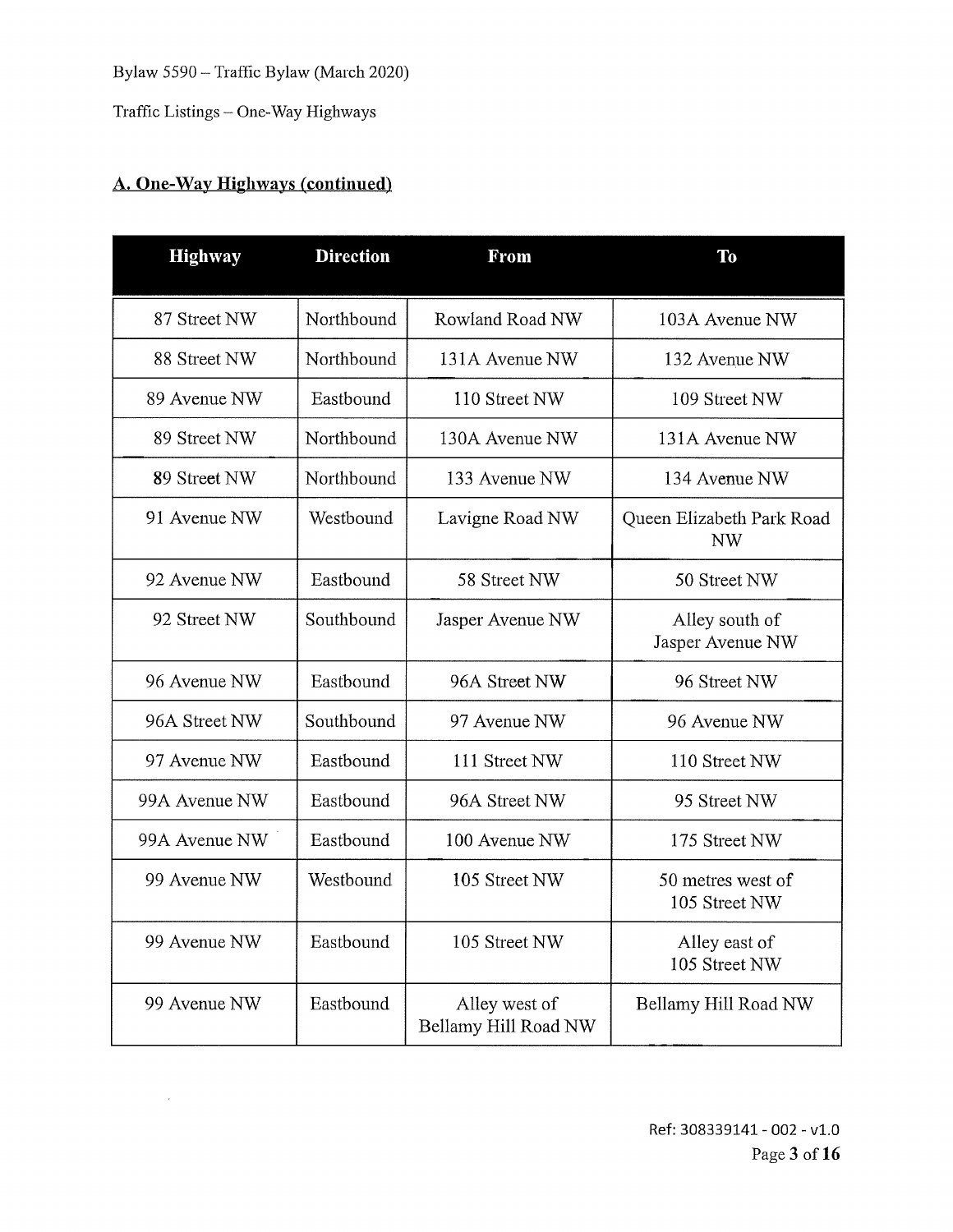Traffic Listings — One-Way Highways

# **A. One-Way Highways (continued)**

| <b>Highway</b>                   | <b>Direction</b> | <b>From</b>                             | <b>To</b>                                   |
|----------------------------------|------------------|-----------------------------------------|---------------------------------------------|
| 100A Street NW                   | Southbound       | Alley north of<br>Jasper Avenue NW      | Jasper Avenue NW                            |
| 100 Avenue NW                    | Eastbound        | Stony Plain Road NW at<br>205 Street NW | 163 Street NW                               |
| 100 Avenue NW                    | Westbound        | 116 Street NW                           | 121 Street NW                               |
| 101A Street NW                   | Southbound       | 98 Avenue NW                            | 97A Avenue NW                               |
| 102A Ayenue NW                   | Westbound        | Jasper Avenue NW                        | 95 Street NW                                |
| 102 Avenue NW                    | Eastbound        | 97 Street NW                            | 95 Street NW                                |
| East section of<br>102 Street NW | Northbound       | Alley north of<br>134 Avenue NW         | 125 metres north of<br>134 Avenue NW        |
| West section of<br>102 Street NW | Southbound       | 125 metres north of<br>134 Avenue NW    | Alley north of<br>134 Avenue NW             |
| 103 Avenue NW                    | Westbound        | 95 Street NW                            | 96 Street NW                                |
| 104 Street NW                    | Southbound       | 97 Avenue NW                            | River Valley Road NW<br>at<br>105 Street NW |
| 104 Street NW                    | Southbound       | University Avenue NW                    | 100 metres north of<br>55 Avenue NW         |
| 104 Avenue NW                    | Westbound        | Alley west of<br>93 Street NW           | 95 Street NW                                |
| 105 Avenue NW                    | Westbound        | Alley west of<br>93 Street NW           | Alley east of<br>95 Street NW               |
| 105 Street NW                    | Northbound       | River Valley Road NW                    | 100 Avenue NW                               |

 $\overline{z}$ 

 $\hat{\boldsymbol{z}}$ 

ł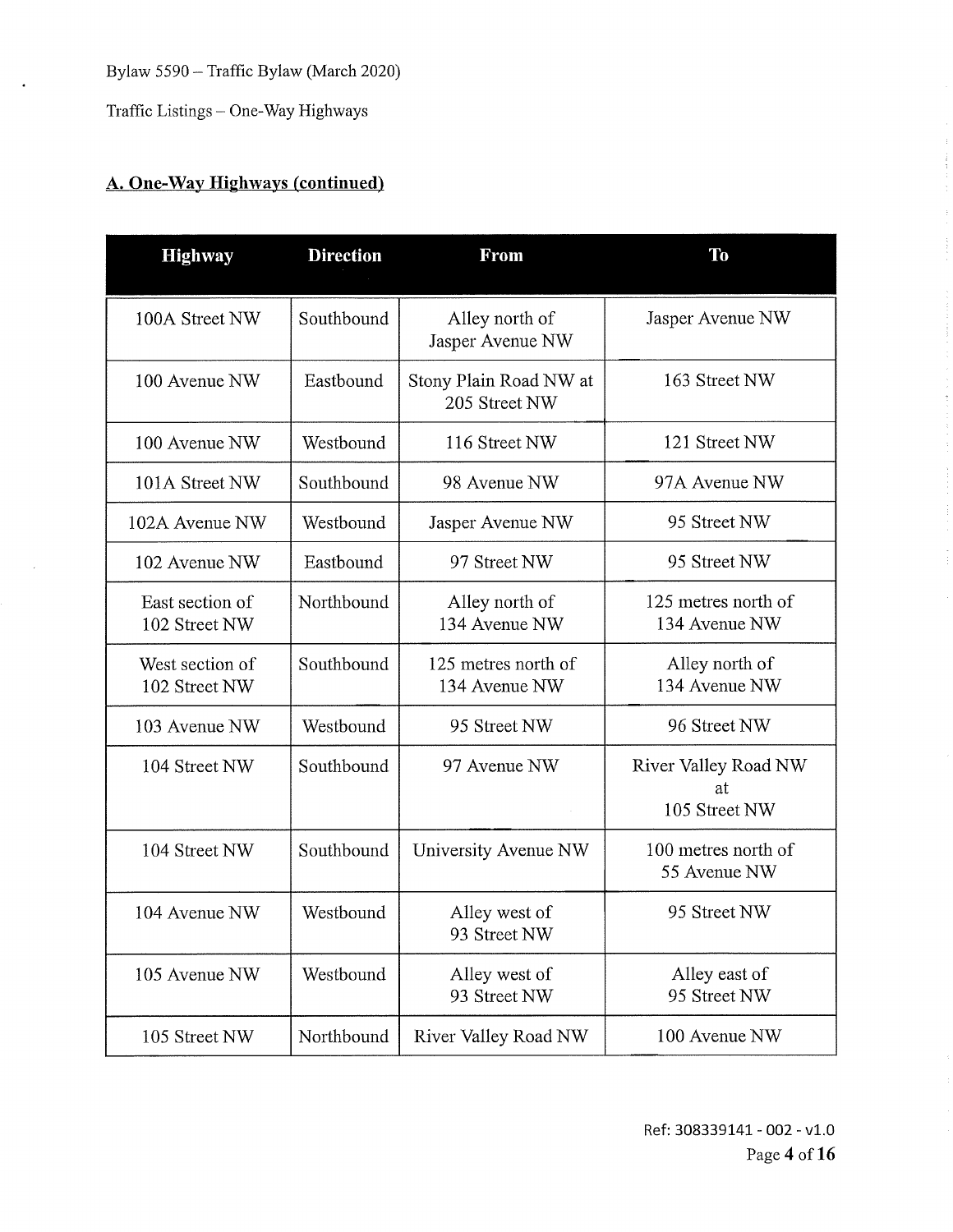Traffic Listings — One-Way Highways

| <b>Highway</b>           | <b>Direction</b>     | in 19<br><b>From</b>        | To                                  |
|--------------------------|----------------------|-----------------------------|-------------------------------------|
| 106A Avenue NW           | Westbound            | 95 Street NW                | 96 Street NW                        |
| 106A Avenue NW           | Eastbound            | 95 Street NW                | Alley west of<br>93 Street NW       |
| 106 Street NW            | Southbound           | 100 Avenue NW               | 97 Avenue NW                        |
| 106 Street NW            | Northbound           | 119 Avenue NW               | 50 metres south of<br>119 Avenue NW |
| 106 Street NW            | Northbound           | Kingsway Avenue NW          | 111 Avenue NW                       |
| 107 Avenue NW            | Westbound            | 95 Street NW                | 96 Street NW                        |
| 107 Avenue NW            | Eastbound            | 95 Street NW                | 93 Street NW                        |
| 107 Street NW            | Southbound           | 53 Avenue NW                | 52 Avenue NW                        |
| 110 Street NW            | Northbound           | 82 Avenue NW                | Saskatchewan Drive NW               |
| 110 Street NW            | Northbound           | 97 Avenue NW                | Jasper Avenue NW                    |
| 111 Street NW            | Southbound           | 86 Avenue NW                | 82 Avenue NW                        |
| 111 Street NW            | Southbound           | Jasper Avenue NW            | 97 Avenue NW                        |
| 112 Avenue NW<br>(South) | Eastbound            | 76 Street NW                | 112 Avenue NW                       |
| 112 Street NW            | Counter<br>Clockwise | 51 Avenue NW<br>(East Side) | 51 Avenue NW<br>(West Side)         |
| 112 Street NW            | Southbound           | 89 Avenue NW                | 100 metres south of<br>89 Avenue NW |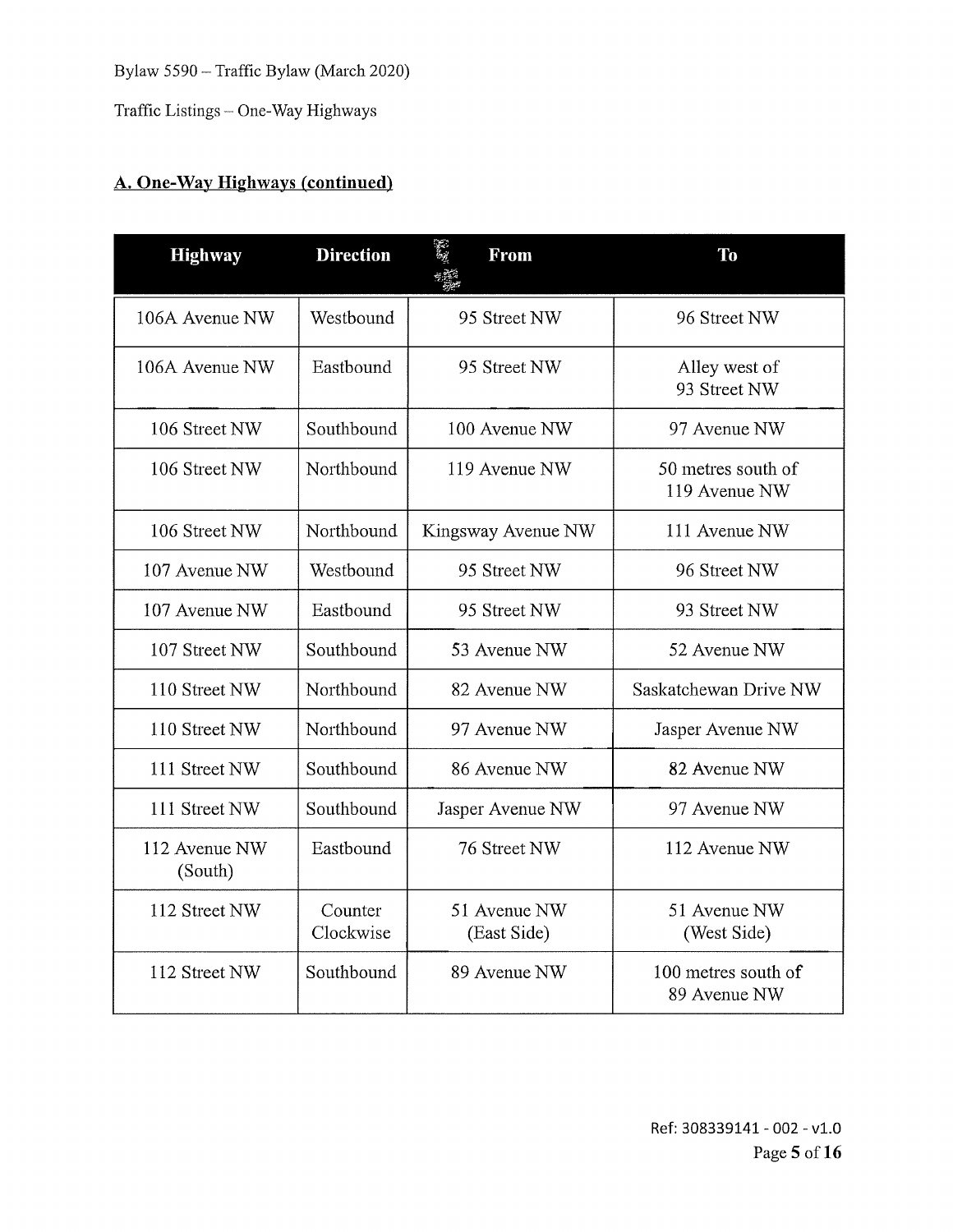Traffic Listings — One-Way Highways

| <b>Highway</b> | <b>Direction</b>     | <b>From</b>                           | <b>To</b>                           |
|----------------|----------------------|---------------------------------------|-------------------------------------|
| 114A Street NW | Counter<br>Clockwise | 51 Avenue NW<br>(East Side)           | 51 Avenue NW<br>(West Side)         |
| 114 Street NW  | Northbound           | 100 metres south of<br>89 Avenue NW   | 89 Avenue NW                        |
| 116 Avenue NW  | Eastbound            | Fort Road NW                          | 82 Street NW                        |
| 116 Street NW  | Southbound           | 106 Avenue NW                         | 50 metres north of<br>105 Avenue NW |
| 116 Street NW  | Northbound           | 50 metres north of<br>105 Avenue NW   | 108 Avenue NW                       |
| 117 Street NW  | Northbound           | 108 Avenue NW                         | 109 Avenue NW                       |
| 117 Avenue NW  | Westbound            | 103 Street NW                         | 106 Street NW                       |
| 117 Street NW  | Southbound           | 108 Avenue                            | 106 Avenue NW                       |
| 119 Avenue NW  | Eastbound            | 82 Street NW                          | 79 Street NW                        |
| 120 Avenue NW  | Eastbound            | 83 Street NW                          | 82 Street NW                        |
| 121 Street NW  | Northbound           | 100 Avenue NW                         | Jasper Avenue NW                    |
| 124 Avenue NW  | Eastbound            | East service road of<br>107 Street NW | 106 Street NW                       |
| 125 Street NW  | Southbound           | 50 metres south of<br>102 Avenue NW   | Jasper Avenue NW                    |
| 125 Street NW  | Southbound           | Wadhurst Road NW                      | 103 Avenue NW                       |
| 126 Avenue NW  | Eastbound            | 143 Street NW                         | 142 Street NW                       |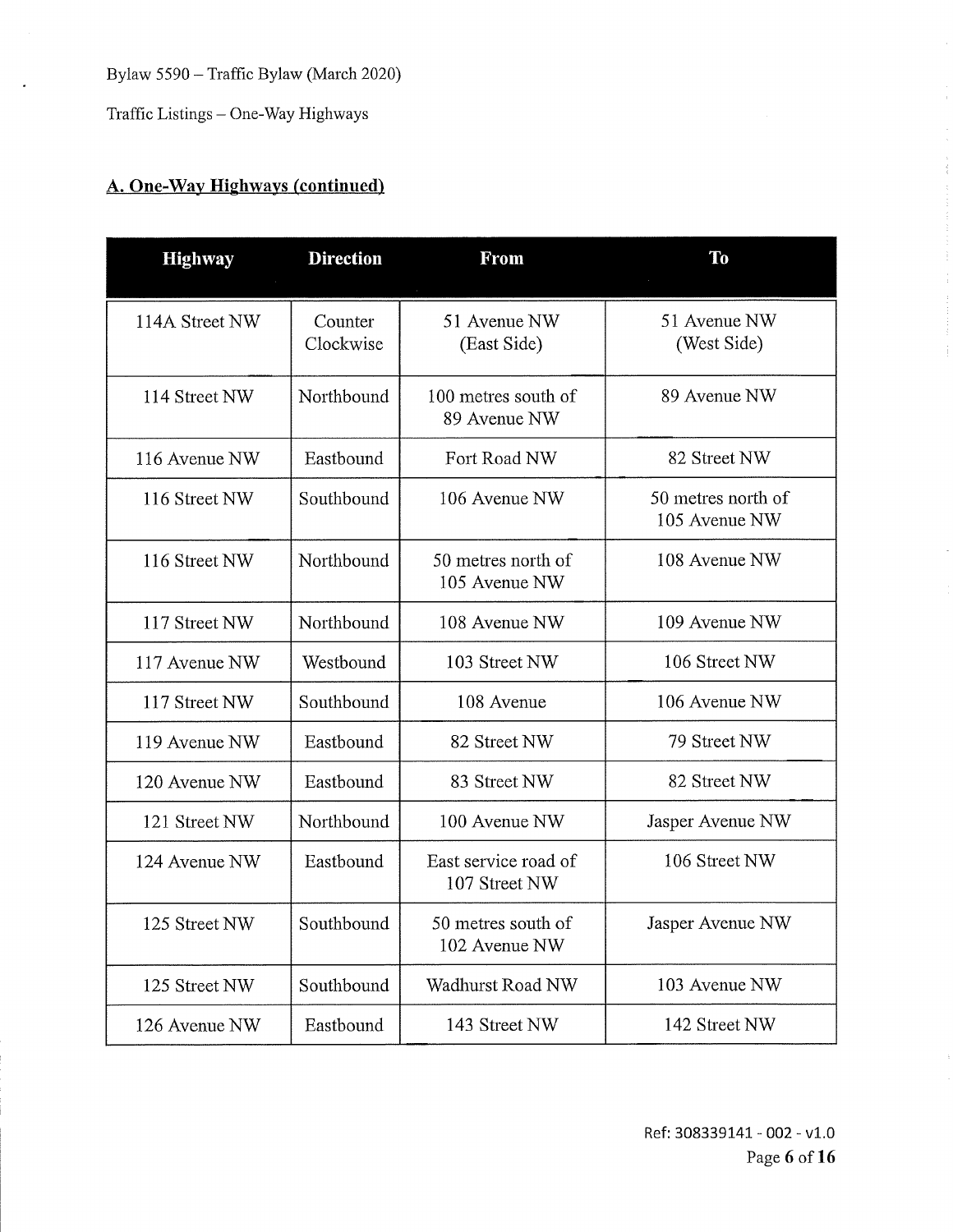Traffic Listings — One-Way Highways

| <b>Highway</b>                 | <b>Direction</b>     | From                                      | <b>To</b>                                |
|--------------------------------|----------------------|-------------------------------------------|------------------------------------------|
| 131A Avenue NW                 | Eastbound            | 89 Street NW                              | 88 Street NW                             |
| 131A Avenue NW                 | Westbound            | Alley west of<br>66 Street NW             | 68 Street NW                             |
| 132 Avenue NW<br>(South)       | Counter<br>Clockwise | 50 metres east of<br>137 Street NW        | 25 metres west of<br>135 Street NW       |
| 133 Avenue NW                  | Eastbound            | 90 Street NW                              | 89 Street NW                             |
| 134 Avenue NW                  | Westbound            | 89 Street NW                              | 90 Street NW                             |
| 138 Street NW                  | Northbound           | Buena Vista Road NW                       | 87 Avenue NW                             |
| 142 Street NW                  | Southbound           | 126 Avenue NW                             | Yellowhead Trail NW                      |
| 143 Street NW                  | Northbound           | Yellowhead Trail NW                       | 126 Avenue NW                            |
| Airport Road NW                | Counter<br>Clockwise | 275 metres east of<br>Kingsway Avenue NW  | 200 metres east of<br>Kingsway Avenue NW |
| Bellamy Hill Road<br><b>NW</b> | Southbound           | 103 Street NW                             | 104 Street NW                            |
| Calgary Trail NW               | Southbound           | 100 metres north of<br>55 Avenue NW       | Anthony Henday Drive<br>South            |
| Fort Hill NW                   | Southbound           | 100 metres south of<br>Walterdale Hill NW | 87 Avenue NW                             |
| Fort Road NW                   | Southbound           | 82 Street NW                              | 116 Avenue NW                            |
| Fort Road NW                   | Southbound           | 85 Street NW                              | 115 Avenue NW                            |
| Gateway Boulevard<br><b>NW</b> | Northbound           | Anthony Henday Drive<br>(South)           | Saskatchewan Drive NW                    |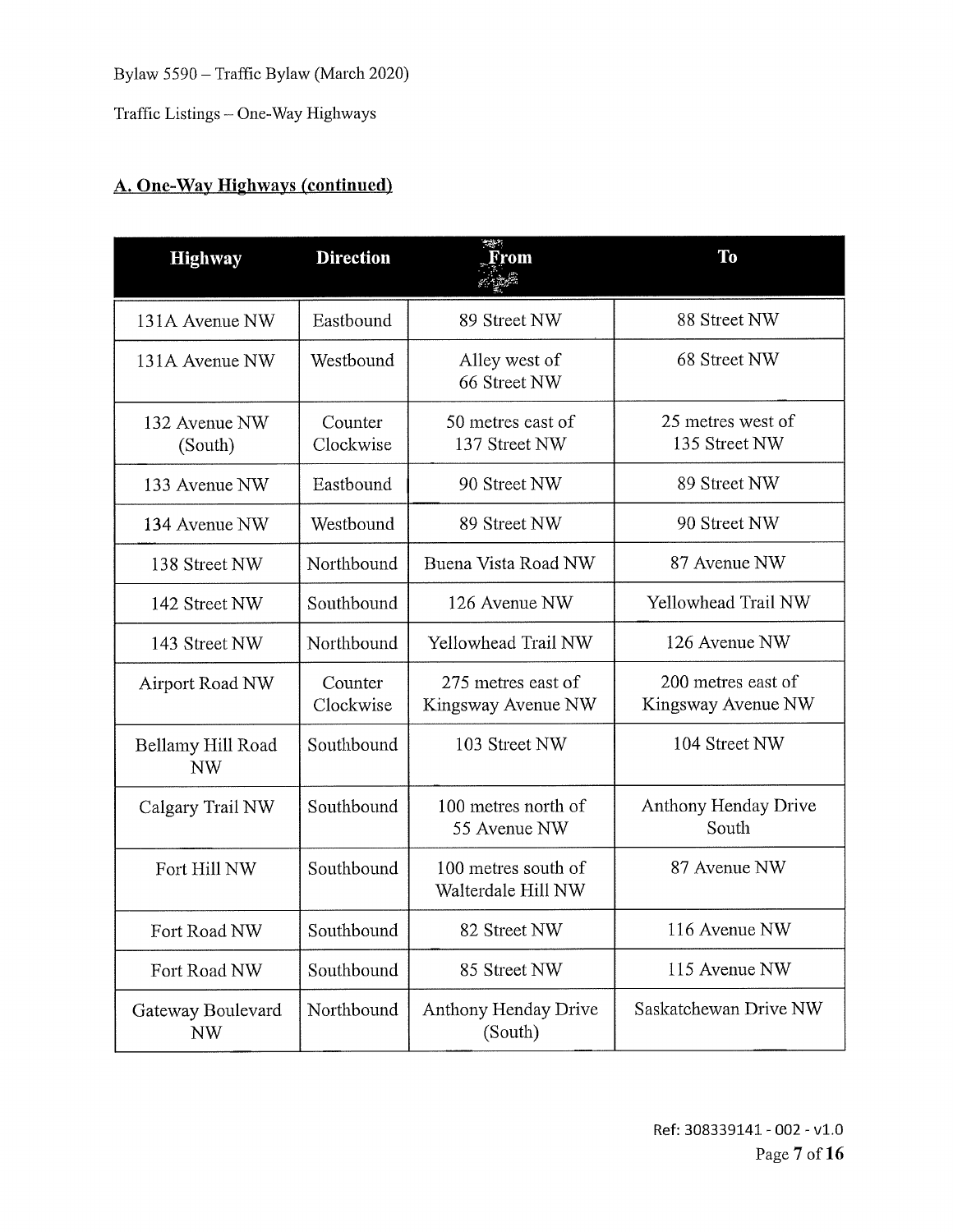Traffic Listings — One-Way Highways

| <b>Highway</b>                              | <b>Direction</b> | <b>From</b>                                               | <b>To</b>                                                 |
|---------------------------------------------|------------------|-----------------------------------------------------------|-----------------------------------------------------------|
| High Level Bridge                           | Southbound       | 97 Avenue NW                                              | 88 Avenue NW                                              |
| Jasper Avenue NW                            | Eastbound        | 125 Street NW                                             | Alley west of<br>124 Street NW                            |
| MacDonald Drive<br><b>NW</b>                | Westbound        | 100 Street NW                                             | 102 Street NW                                             |
| Potters Green Drive<br><b>NW</b><br>(North) | Westbound        | 50 metres west of<br>Picard Drive NW                      | 50 metres east of<br>Lewis Estates Boulevard<br><b>NW</b> |
| Potters Green Drive<br><b>NW</b><br>(South) | Eastbound        | 75 metres west of<br><b>Pearson Crescent NW</b><br>(East) | 75 metres east of<br><b>Pearson Crescent NW</b><br>(West) |
| Queen Elizabth Park<br>Road NW              | Northbound       | Saskatchewan Drive NW                                     | Walterdale Hill NW                                        |
| Roadway west of<br>109 Street NW            | Southbound       | 89 Avenue NW                                              | 88 Avenue NW                                              |
| Rossdale Road NW                            | Northbound       | 105 Street NW                                             | Bellamy Hill Road NW                                      |
| Saskatchewan Drive<br><b>NW</b>             | Eastbound        | 109 Street NW                                             | 104 Street NW                                             |
| Saskatchewan Drive<br>NW                    | Westbound        | 110 Street NW                                             | 111 Street NW                                             |
| St. Albert Trail NW                         | Southbound       | 111 Avenue NW                                             | 127 Street NW                                             |
| Stony Plain Road NW                         | Westbound        | 167 Street NW                                             | 175 Street NW                                             |
| Wadhurst Road NW                            | Northbound       | 103 Avenue NW                                             | 125 metres north of<br>103 Avenue NW                      |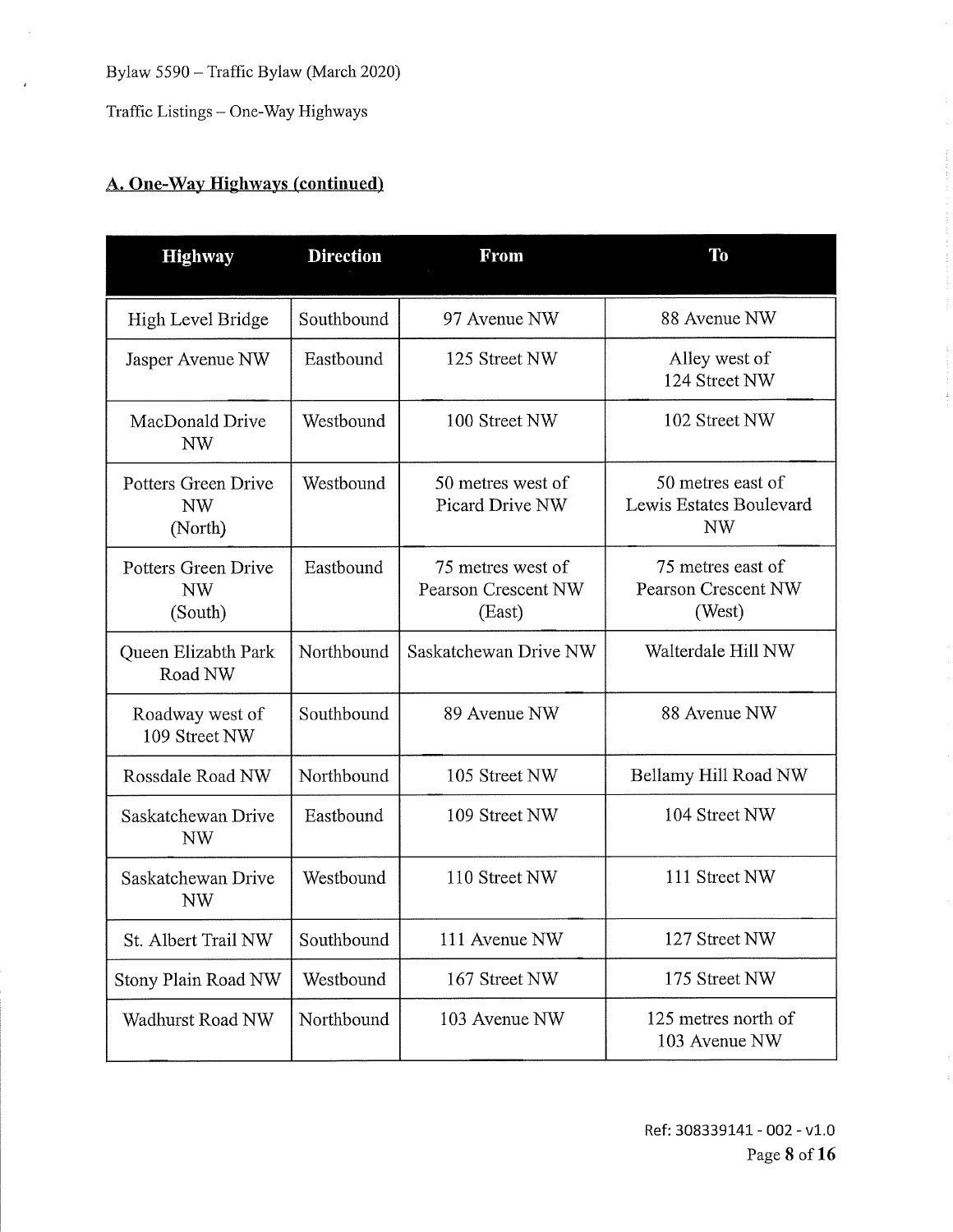Traffic Listings — One-Way Highways

# A. One-Way Highways (continued)

| <b>Highway</b>     | <b>Direction</b> | $\sim 100\,M_\odot$<br>From<br>滹 | ∻ू ट<br><b>To</b> |
|--------------------|------------------|----------------------------------|-------------------|
| Walterdale Bridge  | Northbound       | South River Bank                 | North River Bank  |
| Walterdale Hill NW | Northbound       | 88 Avenue NW                     | Walterdale Bridge |

#### B. One-Way Alleys

| <b>Highway</b>           | <b>Direction</b> | From                           | To                              |
|--------------------------|------------------|--------------------------------|---------------------------------|
| East of<br>37 Street NW  | Northbound       | 17B Avenue NW                  | 18 Avenue NW                    |
| West of<br>66 Street NW  | Southbound       | 129 Avenue NW                  | 128 Avenue NW                   |
| South of<br>67 Avenue NW | Eastbound        | 105 Street NW                  | 66 Avenue NW                    |
| West of<br>73 Street NW  | Southbound       | 116 Avenue NW                  | 115 Avenue NW                   |
| North of<br>76 Avenue NW | Westbound        | Alley west of<br>119 Street NW | Saskatchewan Drive NW           |
| West of<br>77 Street NW  | Northbound       | 144 Avenue NW                  | Alley north of<br>144 Avenue NW |
| West of<br>77 Street NW  | Northbound       | 120 Avenue NW                  | Fort Road NW                    |
| East of<br>79 Street NW  | Southbound       | 112 Avenue NW                  | 112 Avenue South NW             |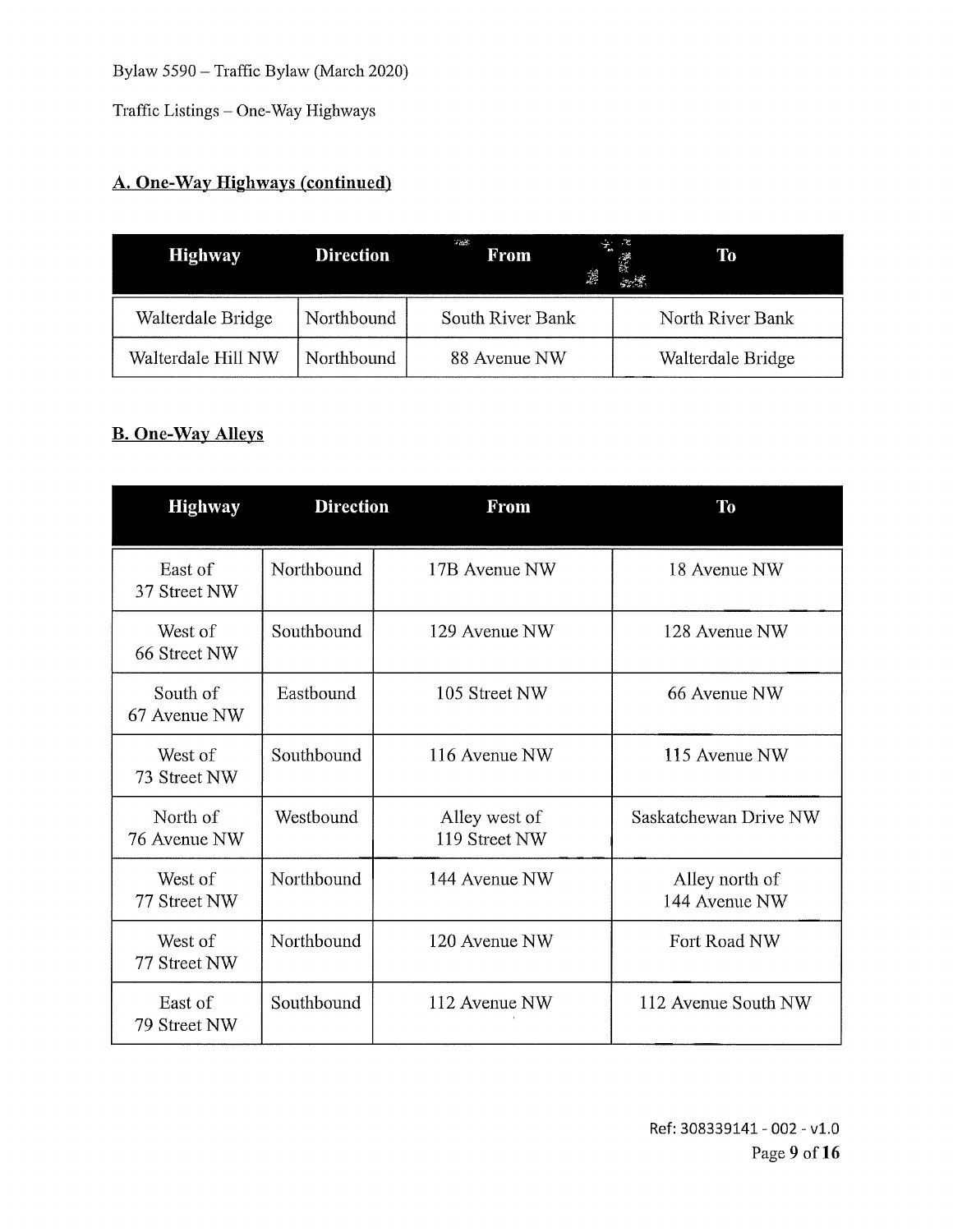Traffic Listings — One-Way Highways

# **B.** One-Way Alleys (continued)

| <b>Alley</b>              | <b>Direction</b> | From                                  | <b>To</b>                             |
|---------------------------|------------------|---------------------------------------|---------------------------------------|
| North of<br>82 Avenue NW  | Eastbound        | 105 Street NW                         | 104 Street NW                         |
| North of<br>82 Avenue NW  | Eastbound        | Gateway Boulevard NW                  | Alley west of<br>Gateway Boulevard NW |
| South of<br>82 Avenue NW  | Westbound        | 104 Street NW                         | Alley west of<br>104 Street NW        |
| South of<br>82 Avenue NW  | Westbound        | Alley west of<br>Gateway Boulevard NW | 104 Street NW                         |
| East of<br>83 Street NW   | Southbound       | Alley north of<br>118 Avenue NW       | 118 Avenue NW                         |
| North of<br>84 Avenue NW  | Eastbound        | Alley west of<br>109 Street NW        | 109 Street NW                         |
| North of<br>87 Avenue NW  | Eastbound        | Alley west of<br>109 Street NW        | 109 Street NW                         |
| North of<br>91 Avenue NW  | Eastbound        | Alley east of<br>99 Street NW         | 98 Street NW                          |
| North of<br>92A Avenue NW | Westbound        | 89 Street NW                          | <b>Connors Road NW</b>                |
| North of<br>92 Avenue NW  | Eastbound        | Alley east of<br>99 Street NW         | 98 Street NW                          |
| East of<br>95 Street NW   | Northbound       | Alley north of<br>104 Avenue NW       | 105 Avenue NW                         |
| West of<br>96 Street NW   | Southbound       | 119 Avenue NW                         | 118 Avenue NW                         |
| East of<br>97 Street NW   | Northbound       | 101A Avenue NW                        | 102 Avenue NW                         |

Ref: 308339141 - 002 - v1.0 Page 10 of **16**  ł.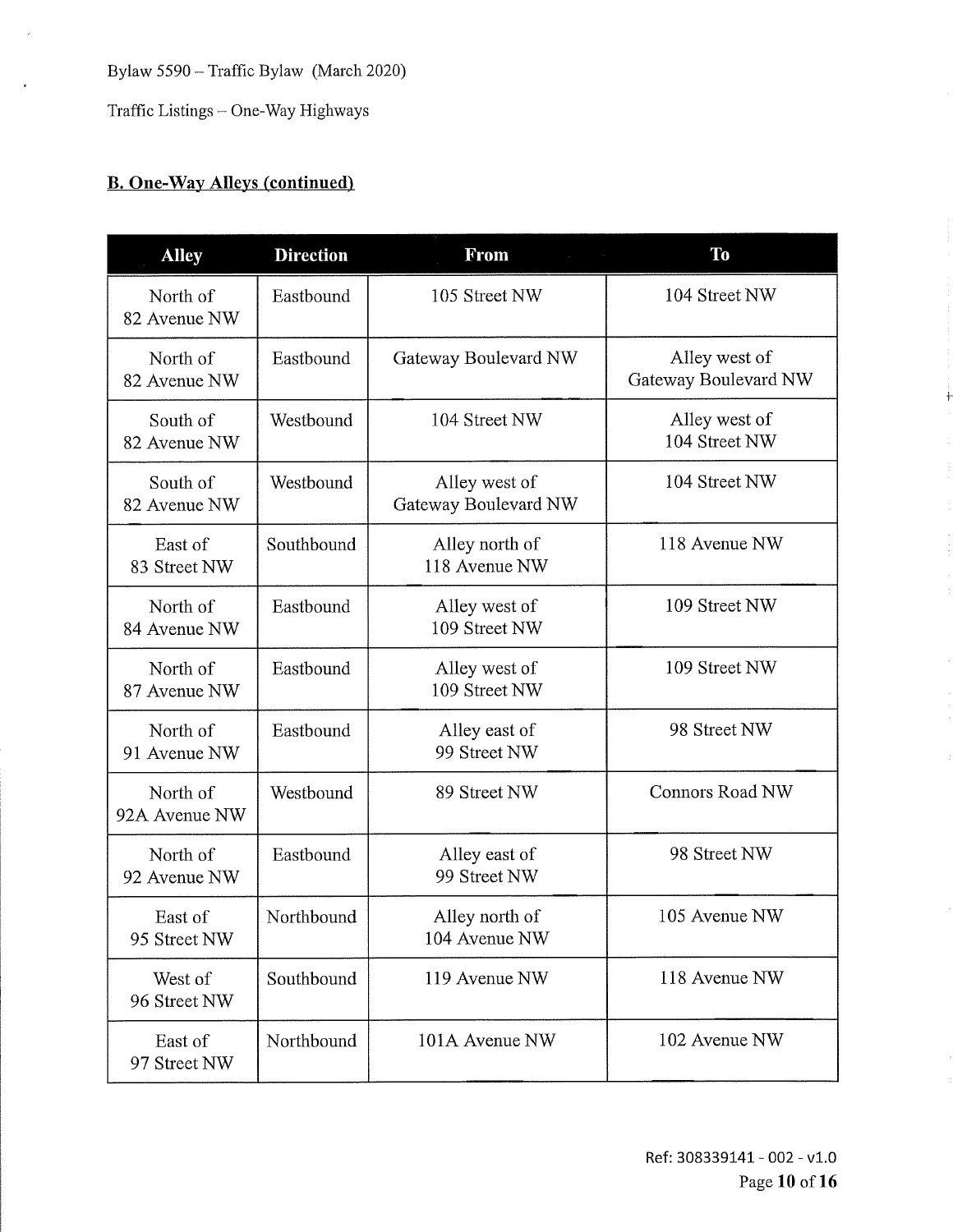Traffic Listings — One-Way Highways

### **B.** One-Way Alleys (continued)

| <b>Alley</b>              | <b>Direction</b> | <b>From</b>                        | To                                  |
|---------------------------|------------------|------------------------------------|-------------------------------------|
| East of<br>97 Street NW   | Southbound       | 101A Avenue NW                     | Alley south of<br>101A Avenue NW    |
| South of<br>102 Avenue NW | Eastbound        | 25 metres west of<br>100 Street NW | 100 Street NW                       |
| South of<br>102 Avenue NW | Westbound        | 100A Street NW                     | 101 Street NW                       |
| South of<br>102 Avenue NW | Eastbound        | Alley east of<br>97 Street NW      | 50 metres east                      |
| At<br>104 Avenue NW       | Eastbound        | 142 Street NW                      | 140 Street NW                       |
| West of<br>104 Street NW  | Northbound       | 82 Avenue NW                       | Alley south of<br>82 Avenue NW      |
| West of<br>104 Street NW  | Northbound       | 82 Avenue NW                       | Alley north of<br>82 Avenue NW      |
| North of<br>104 Avenue NW | Westbound        | 163 Street NW                      | 164 Street NW                       |
| North of<br>105 Avenue NW | Westbound        | 93 Street NW                       | Alley west of<br>93 Street NW       |
| North of<br>105 Avenue NW | Westbound        | Alley west of<br>93 Street NW      | Alley east of<br>95 Street NW       |
| East of<br>105B Street NW | Northbound       | 48 Avenue NW                       | 100 metres north of<br>48 Avenue NW |
| South of<br>111 Avenue NW | Eastbound        | 110 Street NW                      | 109 Street NW                       |
| South of<br>111 Avenue NW | Westbound        | 108 Street NW                      | 109 Street NW                       |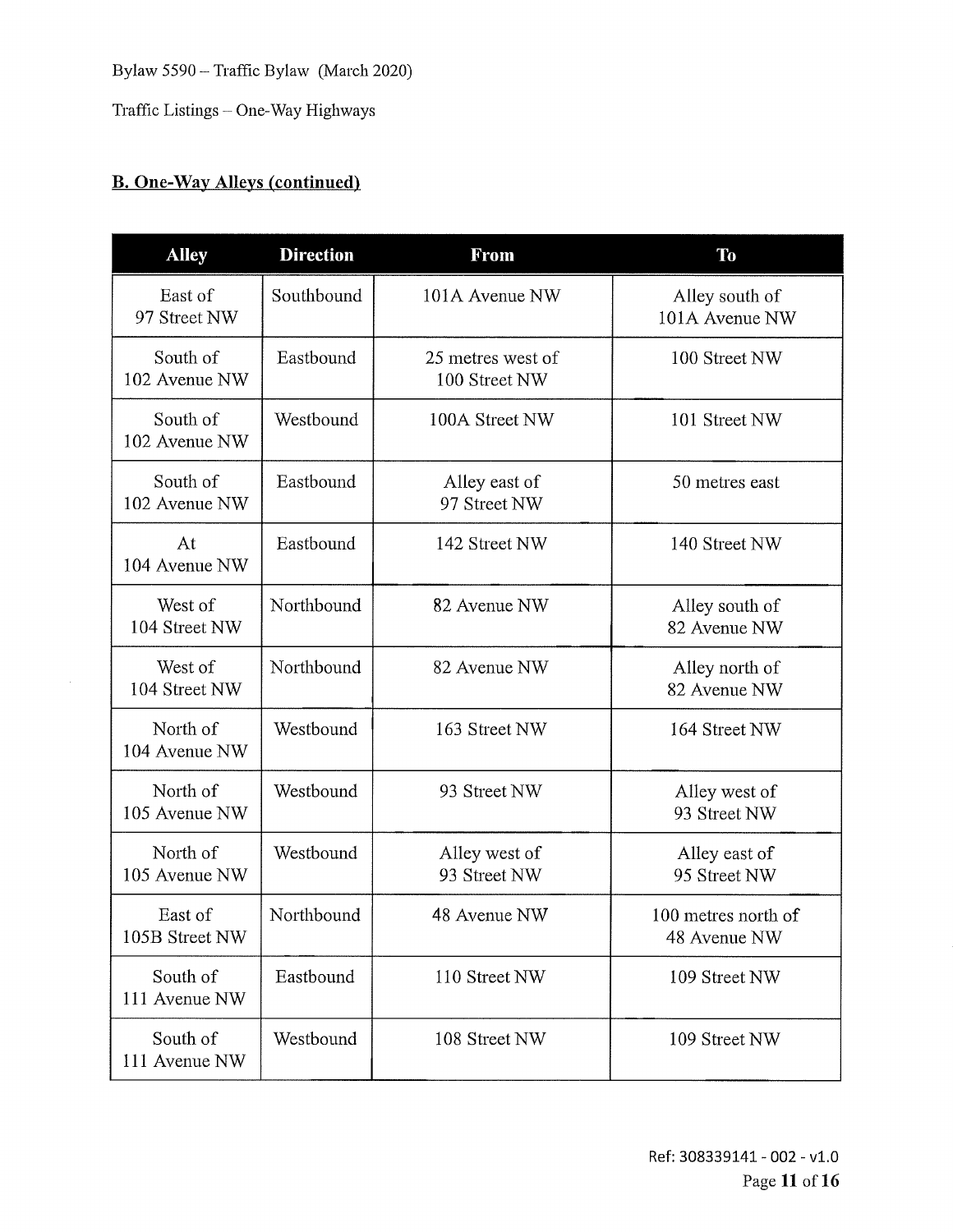Traffic Listings — One-Way Highways

### **B. One-Way Alleys (continued)**

| <b>Alley</b>                         | <b>Direction</b> | <b>From</b>                        | <b>To</b>                      |
|--------------------------------------|------------------|------------------------------------|--------------------------------|
| East of<br>111 Street NW             | Southbound       | Alley north of<br>Jasper Avenue NW | Jasper Avenue NW               |
| North of<br>114 Avenue NW            | Westbound        | 48 Street NW                       | 50 Street NW                   |
| East of<br>116 Street NW             | Southbound       | 134A Avenue NW                     | 134 Avenue NW                  |
| North of<br>118 Avenue NW            | Eastbound        | 124 Street NW                      | 12 Street NW                   |
| North of<br>118 Avenue NW            | Westbound        | 65 Street NW                       | 66 Street NW                   |
| South of<br>118 Avenue NW            | Westbound        | 122 Street NW                      | 123 Street NW                  |
| West of<br>121 Street NW             | Southbound       | 118 Avenue NW                      | 119 Avenue NW                  |
| North of<br>122 Avenue NW            | Eastbound        | 60 Street NW                       | 58 Street NW                   |
| North of<br>132A Avenue<br><b>NW</b> | Westbound        | 95 Street NW                       | Alley west of<br>95A Street NW |
| West of<br>142 Street NW             | Southbound       | 104 Avenue NW                      | 103 Avenue NW                  |
| North of<br>149A Avenue<br>NW        | Westbound        | Alley east of<br>67 Street NW      | 67 Street NW                   |
| North of<br>150 Avenue NW            | Westbound        | 92 Street NW                       | 93 Street NW                   |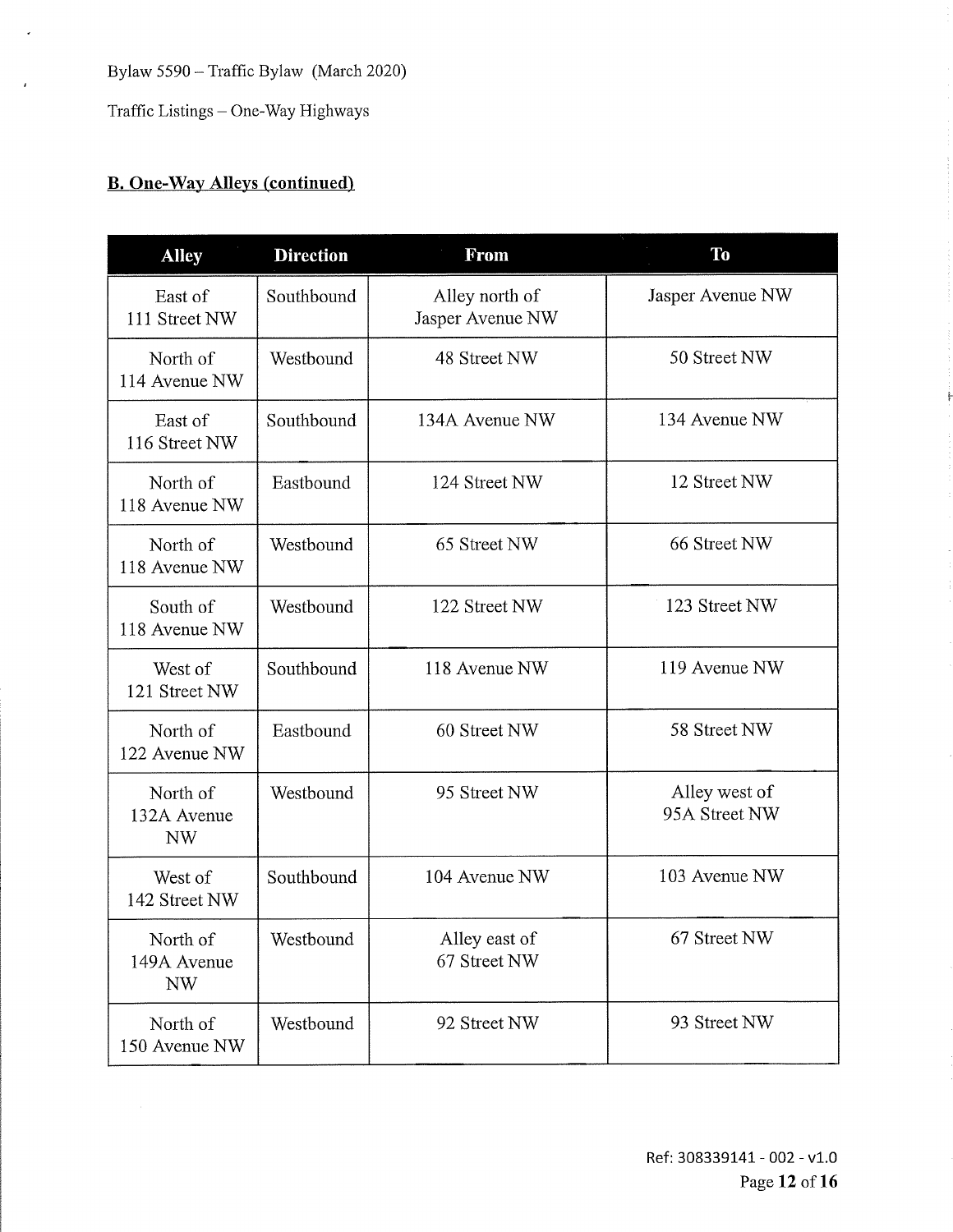Traffic Listings — One-Way Highways

#### **B.** One-Way Alleys (continued)

| Alley is                               | <b>Direction</b> | From                               | To                                        |
|----------------------------------------|------------------|------------------------------------|-------------------------------------------|
| South of<br>168 Avenue NW              | Westbound        | 100 Street NW                      | 101 Street NW                             |
| South of<br>Jasper Avenue<br>NW        | Westbound        | Alley east of<br>109 Street NW     | 109 Street NW                             |
| South of<br>Jasper Avenue<br><b>NW</b> | Eastbound        | 106 Street NW                      | Alley west of<br>100 Street NW            |
| North of<br>Jasper Avenue<br>NW        | Eastbound        | 97 Street NW                       | Alley west of<br>96 Street NW             |
| North of<br>Jasper Avenue<br><b>NW</b> | Westbound        | 99 Street NW                       | 100A Street NW                            |
| North of<br>Jasper Avenue<br><b>NW</b> | Eastbound        | 50 metres east of<br>111 Street NW | Southbound alley east of<br>111 Street NW |
| North of<br>Jasper Avenue<br><b>NW</b> | Westbound        | 103 Street NW                      | 104 Street NW                             |
| North of<br>Jasper Avenue<br><b>NW</b> | Westbound        | 105 Street NW                      | 106 Street NW                             |
| North of<br>Jasper Avenue<br>NW        | Westbound        | 107 Street NW                      | 109 Street NW                             |
| North of<br>Jasper Avenue<br><b>NW</b> | Eastbound        | 75 metres east of<br>111 Street NW | 110 Street NW                             |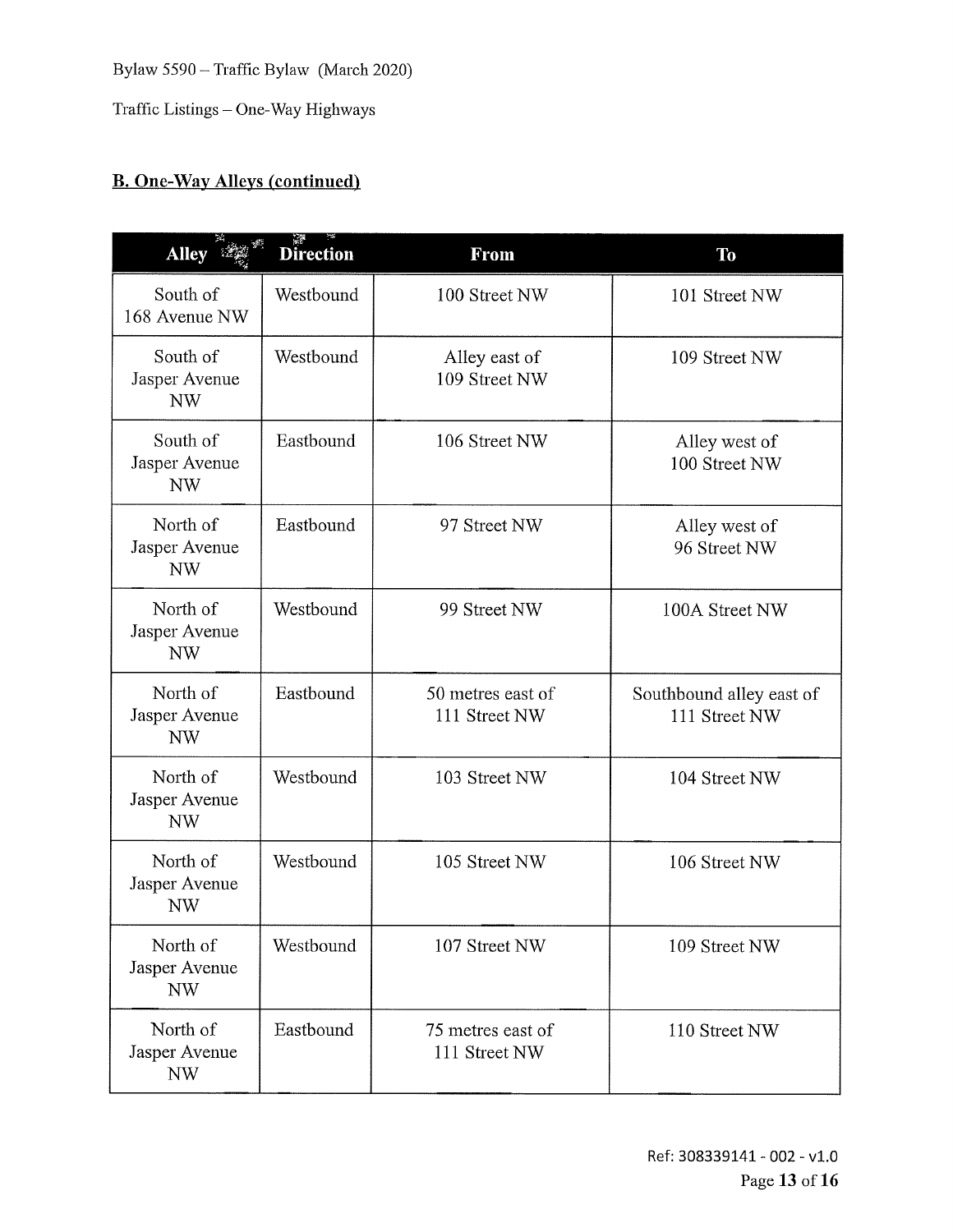Traffic Listings — One-Way Highways

#### **B.** One-Way Alleys (continued)

| <b>Alley</b>                                      | <b>Direction</b> | <b>From</b>                    | To            |
|---------------------------------------------------|------------------|--------------------------------|---------------|
| South of<br>Kingsway NW                           | Westbound        | 106 Street NW                  | 107 Street NW |
| West of<br><b>Stanton Drive</b><br><b>SW</b>      | Northbound       | Alley north of<br>13 Avenue SW | 12 Avenue SW  |
| West of<br><b>Stanton Drive</b><br>SW <sub></sub> | Southbound       | Alley north of<br>13 Avenue SW | 13 Avenue SW  |
| North of<br>Stony Plain Road<br>NW                | Eastbound        | Alley west of<br>129 Street NW | 129 Street NW |

### C. One-Way Service Roads

| <b>Service Road</b>      | <b>Direction</b> | <b>From</b>                       | Тo                                |
|--------------------------|------------------|-----------------------------------|-----------------------------------|
| East of<br>75 Street NW  | Southbound       | 96A Avenue NW                     | 94B Avenue NW                     |
| South of<br>82 Avenue NW | Eastbound        | 91 Street NW                      | 89 Street NW                      |
| South of<br>82 Avenue NW | Eastbound        | 89 Street NW                      | 75 metres east of<br>89 Street NW |
| South of<br>82 Avenue NW | Eastbound        | 50 metres east of<br>87 Street NW | 50 metres west of<br>85 Street NW |
| South of<br>82 Avenue NW | Eastbound        | 85 Street NW                      | 25 metres west of<br>83 Street NW |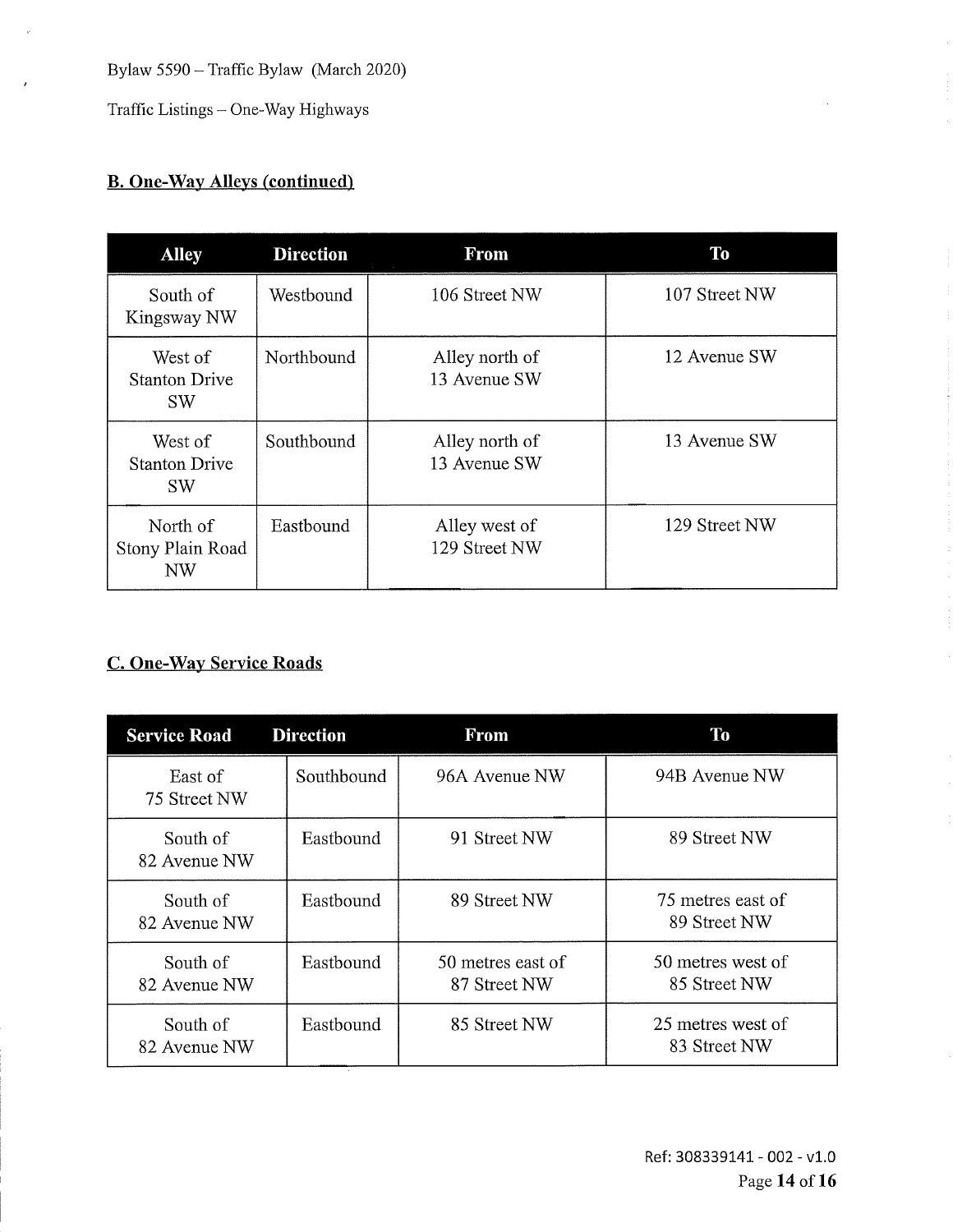Traffic Listings — One-Way Highways

#### C. One-Way Service Roads (continued)

| <b>Service Road</b>                       | <b>Direction</b> | <b>From</b>                                       | $\mathcal{L}_{\mathcal{P}}$<br>To      |
|-------------------------------------------|------------------|---------------------------------------------------|----------------------------------------|
| South of<br>82 Avenue NW                  | Eastbound        | 25 metres east of<br>83 Street NW                 | 225 metres west of<br>75 Street NW     |
| North of<br>82 Avenue NW                  | Westbound        | Alley west of<br>75 Street NW                     | 79 Street NW                           |
| North of<br>82 Avenue NW                  | Westbound        | 79 Street NW                                      | 81 Street NW                           |
| North of<br>82 Avenue NW                  | Westbound        | 85 Street NW                                      | 89 Street NW                           |
| East of<br>83 Street NW                   | Northbound       | 75 metres north of<br>82 Avenue NW                | 50 metres south of<br>86 Avenue NW     |
| North of<br>98 Avenue NW                  | Eastbound        | 67A Street NW                                     | 67 Street NW                           |
| East of<br>100 Street NW                  | Southbound       | Jasper Avenue NW                                  | 75 metres south of<br>Jasper Avenue NW |
| East of<br>Gateway Boulevard<br><b>NW</b> | Southbound       | 75 metres north of<br>55 Avenue NW                | 55 Avenue NW                           |
| East of<br>106 Street NW                  | Northbound       | Alley south of<br>Princess Elizabeth<br>Avenue NW | Princess Elizabeth Avenue<br><b>NW</b> |
| East of<br>107 Street NW                  | Northbound       | 122 Avenue NW                                     | 124 Avenue NW                          |
| West of<br>107 Street NW                  | Northbound       | 123 Avenue NW                                     | 150 metres north of<br>123 Avenue NW   |
| West of<br>113A Street NW                 | Northbound       | 134 Avenue NW                                     | 135 Avenue NW                          |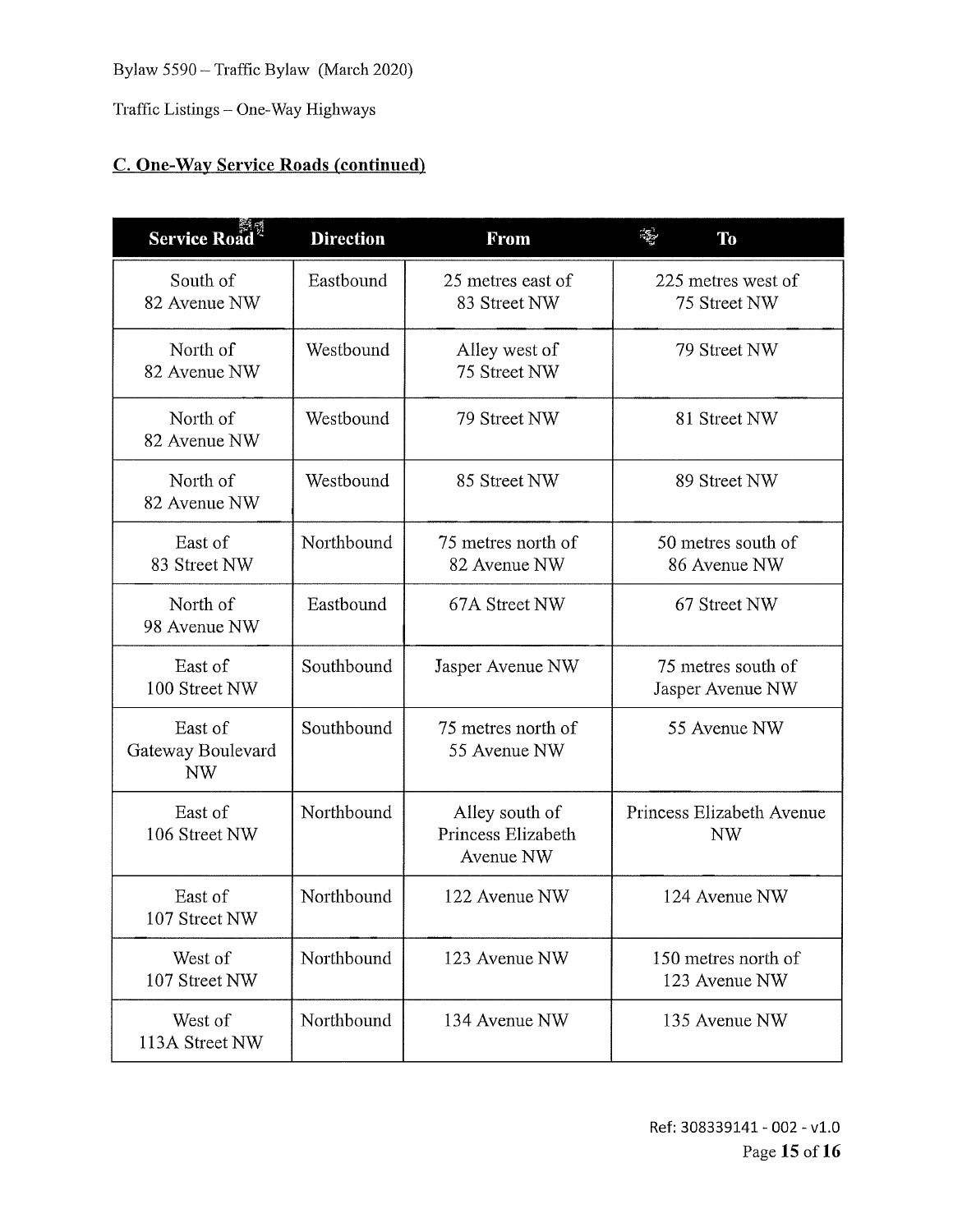Traffic Listings — One-Way Highways

 $\bar{\lambda}$ 

### C. One-Way Service Roads (continued)

| <b>Service Road</b>                         | <b>Direction</b> | <b>From</b>                        | <b>To</b>                            |
|---------------------------------------------|------------------|------------------------------------|--------------------------------------|
| South of<br>137 Avenue NW                   | Eastbound        | 61 Street NW                       | Alley west of<br>58 Street NW        |
| West of<br>156 Street NW                    | Northbound       | Alley north of<br>107 Avenue NW    | 108 Avenue NW                        |
| East of<br>170 Street NW                    | Northbound       | 104A Avenue NW                     | 50 metres north of<br>104A Avenue NW |
| South of<br>Princess Elizabeth<br>Avenue NW | Eastbound        | 106 Street NW                      | 103 Street NW                        |
| South of<br>Stony Plain Road<br>NW          | Eastbound        | 25 metres east of<br>169 Street NW | 50 metres east of<br>169 Street NW   |